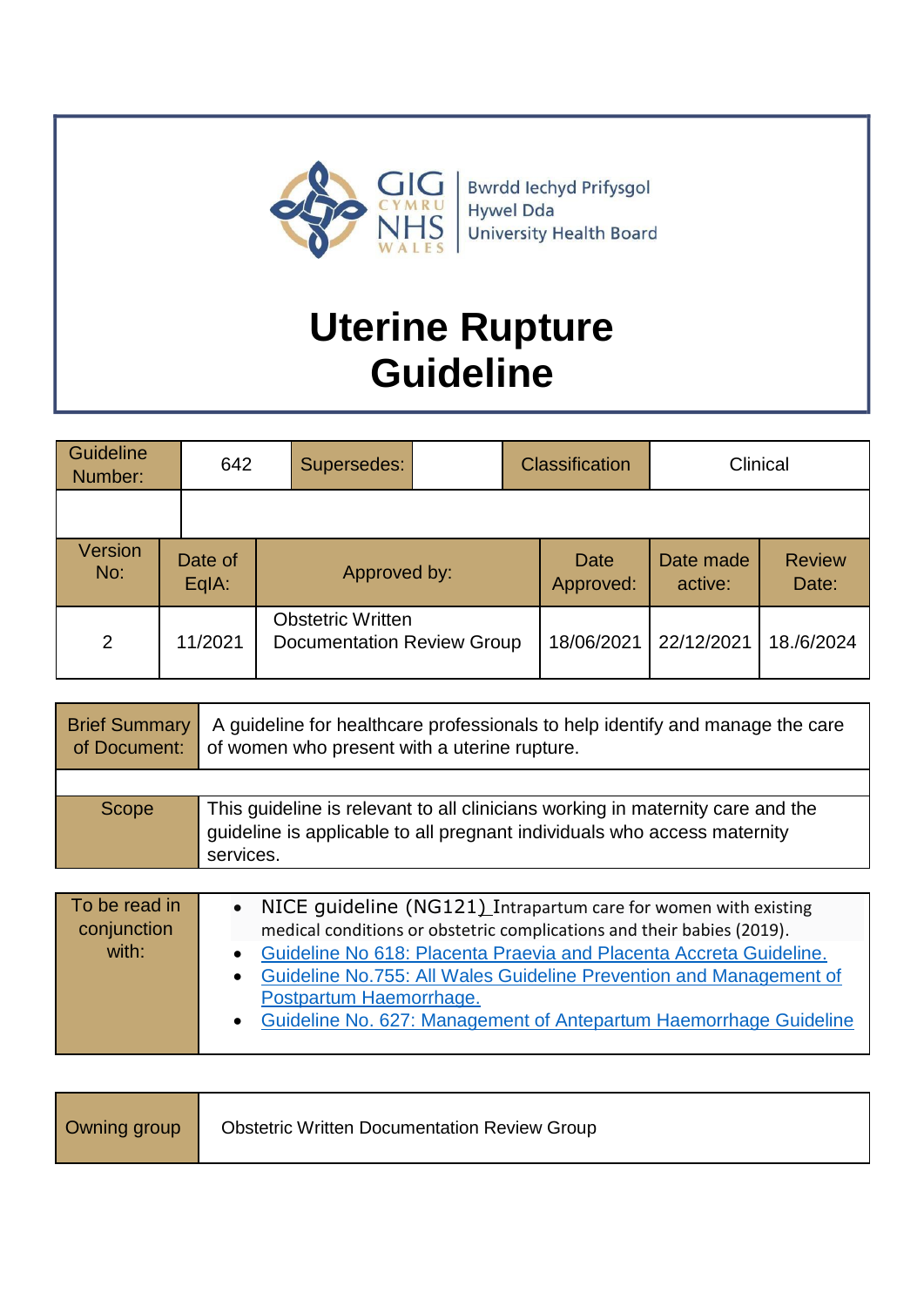|     | Reviews and updates              |            |
|-----|----------------------------------|------------|
|     | Version   Summary of Amendments: | Date       |
| no: |                                  | Approved:  |
|     | <b>New Guideline</b>             | 14.9.2017  |
| 2   | <b>Guideline Update</b>          | 18/06/2021 |

# Glossary of terms

| Term       | <b>Definition</b> |
|------------|-------------------|
| <b>CTG</b> | Cardiotocography  |
|            | Intravenous       |

| .evwords. | rupture<br>Uterine |
|-----------|--------------------|
|-----------|--------------------|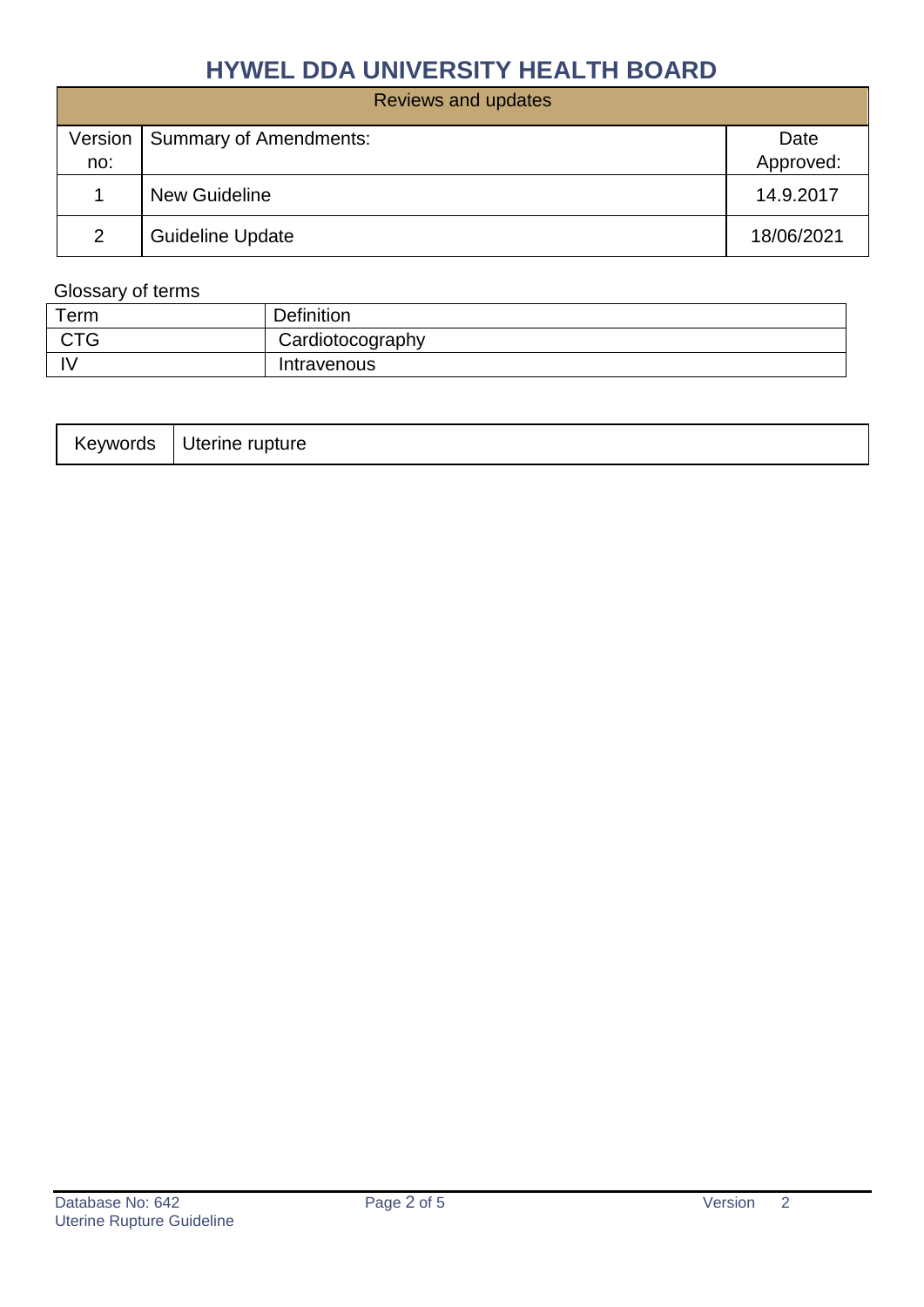#### **1. INTRODUCTION**

Uterine rupture is an uncommon but serious and sometimes tragic occurrence. It can result in serious complications for both mother and baby, such as haemorrhagic shock, the need for peripartum hysterectomy, hypoxic ischaemic encephalopathy, permanent brain injury and even death. It mostly happens in a scarred uterus. A uterine rupture typically occurs during early labour but may already develop during late pregnancy. Complete uterine rupture is defined as separation of the entire thickness of the uterine wall with extrusion of fetal parts to the peritoneal cavity. Uterine dehiscence is defined as a disruption of the uterine muscle with intact serosa. Rupture of an unscarred uterus is unexpected, and diagnosis may therefore be delayed

#### **2. RISK FACTORS AND CAUSES**

Uterine rupture occurs at a frequency of 0.5% or 1 in 200 births following a previous caesarean birth (RCOG, 2015). However, there is evidence that the incidence of uterine rupture for all maternities in the UK is 2 in 10,000 maternities (UKOSS, 2012)

A uterine scar from a previous caesarean section is the most common risk factor. (In one review, 52% of women who experienced a uterine rupture had previous caesarean scars.)

- Previous Uterine scar/uterine surgery with cavity breached
- Obstructed labour
- Difficult forceps delivery (Kiellands)
- Undiagnosed cephalo-pelvic disproportion (CPD) or malpresentation (brow or face)
- Grand multiparity
- Injudicious use of oxytocics in women with high parity
- Use of oxytocin and uterine scar
- External trauma e.g., RTC
- Placenta percreta or increta

# **3. PRESENTATION**

Symptoms of a rupture may be initially quite subtle. An old caesarean scar may undergo dehiscence, but with further labour, the woman may experience abdominal pain and vaginal bleeding. Often a deterioration of the fetal heart rate is a leading sign. Intra-abdominal bleeding can lead to hypovolemic shock and death.

# **4. LABOUR AND DELIVERY**

In women with recognised risk factors, labour should not be prolonged.

Bloods should be sent for FBC and G&S at the onset of active labour. Assessment for IV access should be made and if no concerns about IV access it may be delayed till such time where fetal or maternal concerns are raised. Continuous Electronic Fetal Monitoring (CEFM) of the fetal heart should be recommended. Augmentation of labour with Oxytocin should be discussed with the consultant and be in adherence with the Health board guideline.

#### **5. SIGNS AND SYMPTOMS Premonitory signs**

maternal tachycardia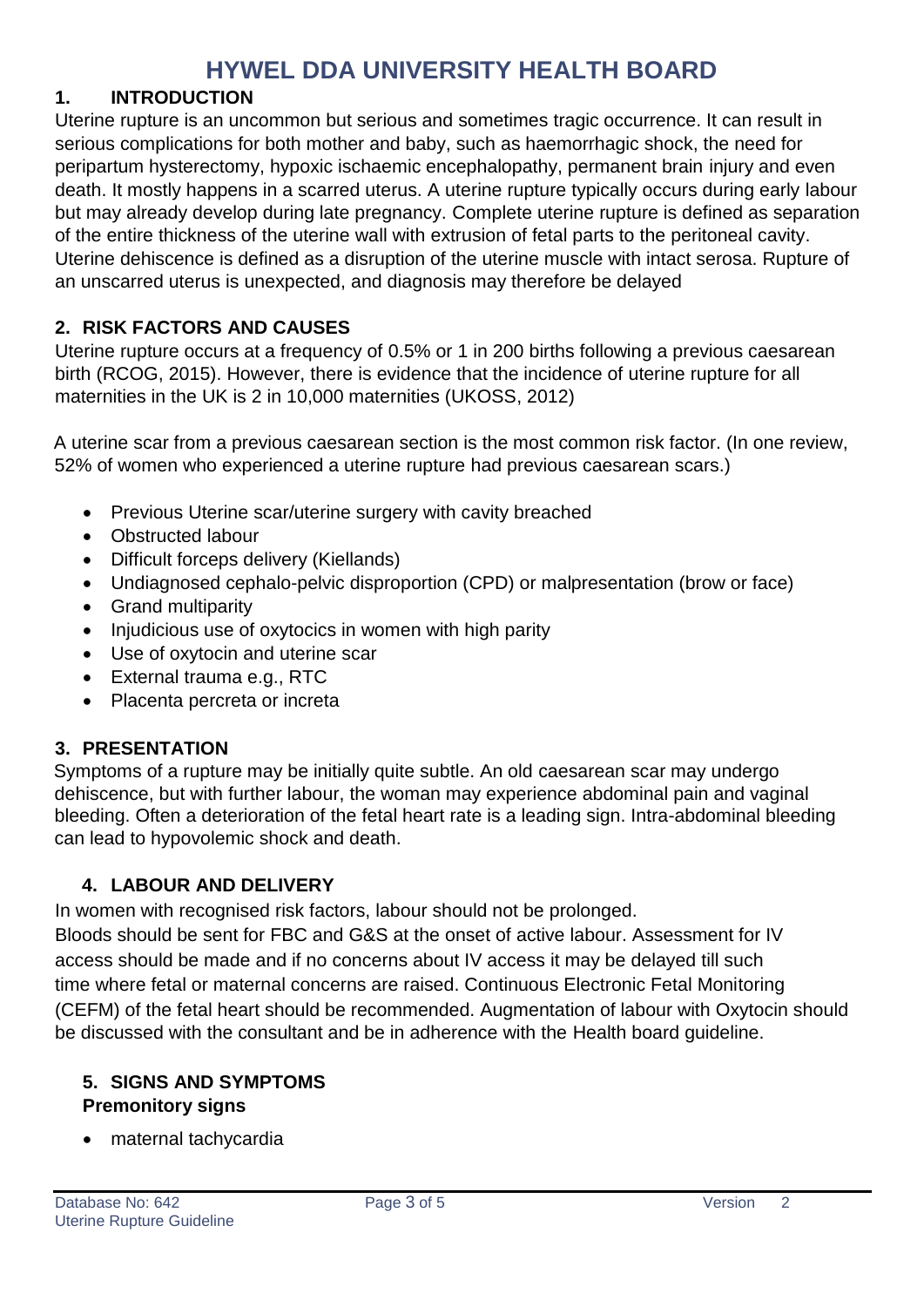• persistent scar pain between contractions. In the presence of an epidural and the woman is complaining of breakthrough pain then this would warrant a senior obstetric review.

### **Signs of rupture**

- Suspicious or abnormal CTG
- Vaginal bleeding
- Shock (rising pulse/falling BP /sweating/poor peripheral perfusion)
- Sudden, severe, abdominal pain or referred pain
- Decrease/cessation uterine contractions
- Haematuria
- Peritoneal irritation (shoulder tip pain or chest pain, resulting from blood irritating the diaphragm)
- Abnormal fetal lie
- Retraction of presenting part

It is important that the clinicians involved have a situational awareness, considering the whole clinical picture along with the Mother's appearance and behaviour.

# **6. TREATMENT**

- Summon immediate help
- IV access (use 2 size 14-16 G) and X match 4-6 units of blood
- Stop Oxytocin infusion if in use
- Airway + oxygenation
- Volume replacement.
- Correct any blood loss.
- Inform Consultant Obstetrician & Anaesthetist on call to attend
- Catheterise and apply hourly urometer
- Immediate laparotomy and Caesarean section with uterine repair or hysterectomy
- Patient and relatives must be made aware pre-operatively of the possibility of PPH and hysterectomy and this should be reflected in the consent form.

The Clinician responsible for carrying out the repair should complete full and accurate documentation including the identification of rupture, consent, procedure, and the repair.

# **7. POST-OPERATIVE CARE**

- Thromboprophylaxis and IV antibiotics
- Complete a clinical incident form (Datix)
- Following recovery ensure that the woman and her partner are debriefed
- Advice regarding contraception should include subsequent sterilization, which in extensive tears to the uterus, would be recommended.

An 8-week postnatal appointment will be made for the woman to attend the named consultant clinic. It is imperative to ensure that the woman has understood the circumstances surrounding birth, future pregnancies and appropriate contraception.